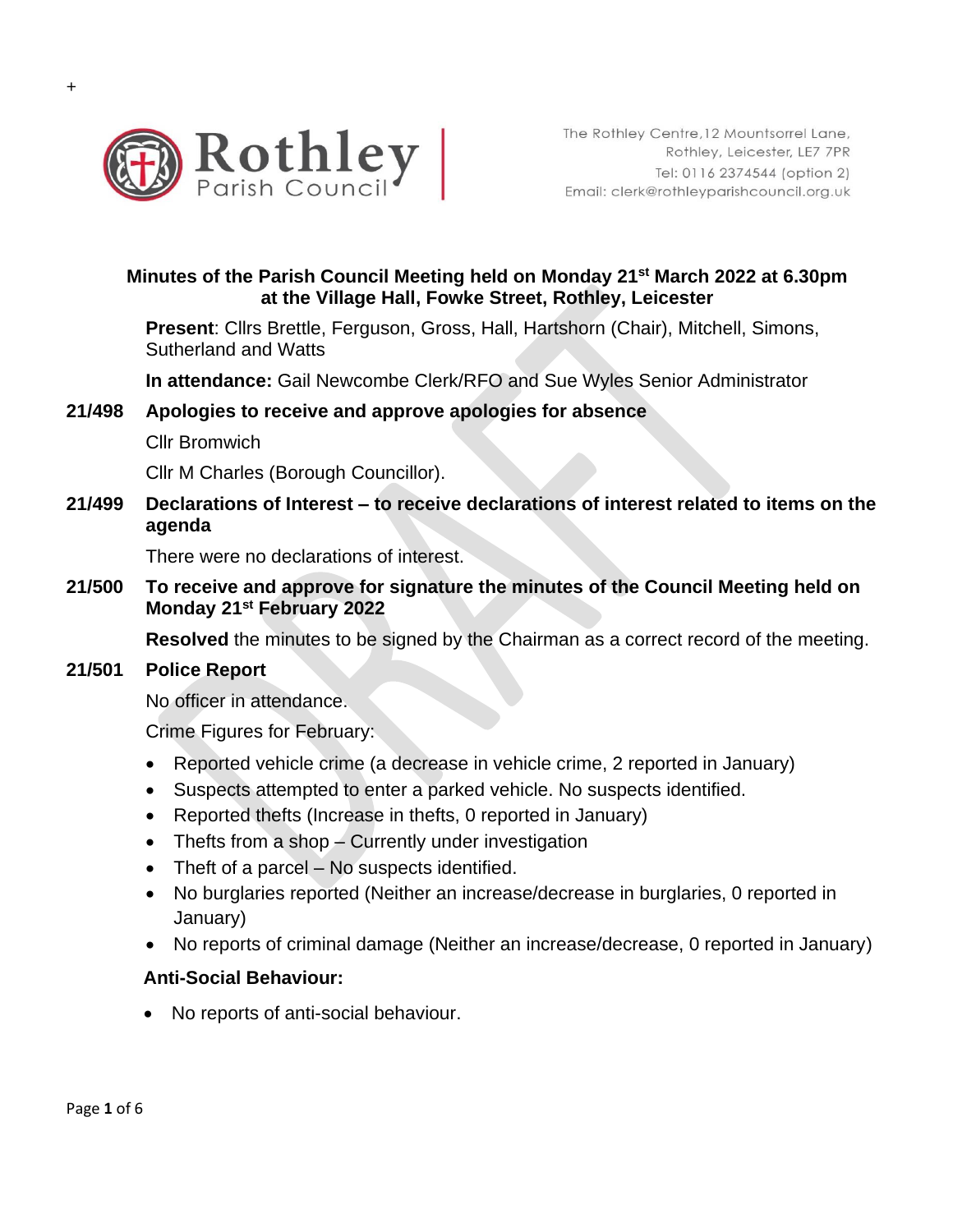### **Other News:**

The beat team have been conducting Speed Operations on Loughborough Road and Swithland Lane, Rothley. We have been collating data to put forward to the Country Council and we have been sending Warning Letters to speeding offenders.

**21/502 Public Participation** (Members of the public are invited to address the council. The session will last for a maximum of 15 minutes with any individual contribution lasting a maximum of 5 minutes. Members of the public should address their representations through the chair of the meeting)

No members of the public were in attendance.

## **21/503 Clerks Report**

a) Correspondence/Updates

A response to speeding on Swithland Lane and collisions on Town Green Street received from LCC who inform us that at Town Green Street there were no overriding highway factors that contributed to the incidents and request for average speed cameras on Swithland Lane, the installation of speed cameras across the county is bound by nationally agreed criteria and the level of severity of accidents at this location would not meet the criteria.

b) LRALC/SLCC Newsletter and Round Robins – to consider and comment to content – previously circulated

Content noted.

## **21/504 Borough and County Councillors Reports,** to receive reports from Borough and County Councillors

Cllr Leon Hadji-Nikolaou reported LCC response to accidents on Town Green Street disappointing and he will be follow up. Swithland Lane does not meet the criteria for average speed cameras.

LCC have applied to Government to have an elected Mayor for all Leicestershire and Rutland. This would get more funding for the county so better services can be offered to residents.

# **21/505 Planning**

a) To receive the minutes of the Planning Committee Meeting held on Monday 14<sup>th</sup> March 2022 and approve proposals

Resolved all resolutions were approved as presented.

b) To consider the following planning applications:

P/22/0312/2 - Oska Copperfield Nursery, Loughborough Road, Rothley, Leicestershire, LE7 7NH

Discharge of conditions 4 (details of proposed materials), 5 (details of proposed drainage) & 7 (details of proposed landscaping) of planning permission ref P/21/2027/2) No Objection.

c) To receive update - Existing S106 monies Brookfield (Cllr Brettle)

Page **2** of 6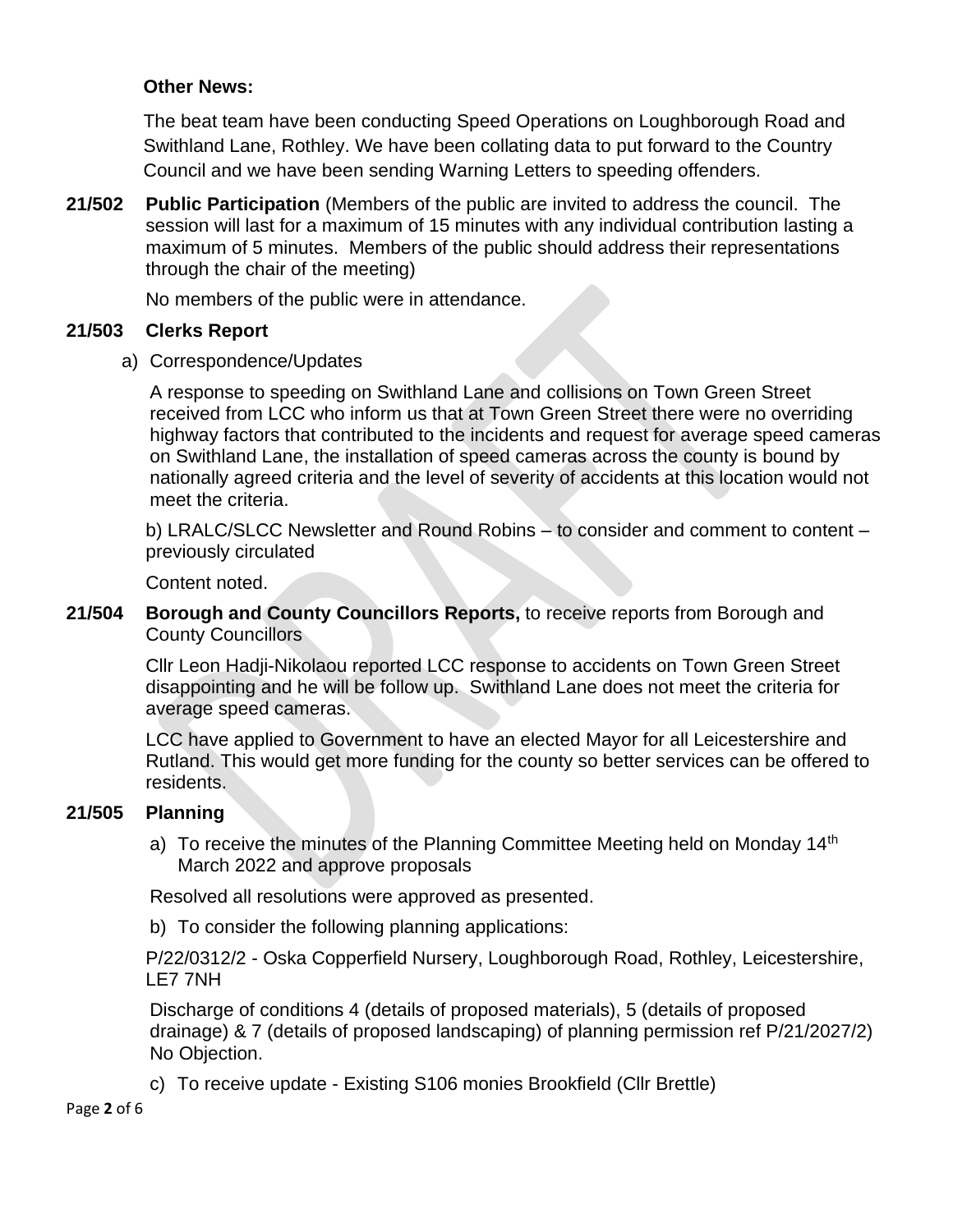No further update.

### **21/506 To receive the minutes of the Buildings, Premises and H&S Committee Meeting held on Monday 14th March 2022 and approve proposals**

Resolved all resolutions were approved as presented.

## **21/507 Rothley Centre**

• Refurbishment update

Cllrs Gross and Hartshorn met with representatives from CBC and the Building Contractor. The work is on schedule and should be completed by the end of April.

It is recommended that the public be excluded from the meeting during consideration of the following item of business on the grounds that it involves the likely disclosure of exempt information as defined in Section (1) and (2) of the Public Bodies (Admission to Meetings) Act 1960.

Resolved to move the following item to confidential matters.

- Lease update meeting with Solicitor
- **21/508 To consider request from Community Library to plant a tree at Mountsorrel Lane Playing Field**

Resolved to approve request to plant a Tree to mark the Queens Platinum Jubilee.

# **21/509 To consider response to false allegations made on social media against the Parish Council and its Staff**

It was agreed not to make any comment or response to inaccurate and inflammatory information posted on social media sites.

# **21/510 Financial Items for consideration**

a) To review and approve:

(1) Risk Management and Financial Risk Management

Resolved to approve.

(1.1) Asset Register

Resolved to approve.

b) To note pay increase of 1.75% for 2021/22

Pay increase and back pay from 1<sup>st</sup> April 2021 noted.

c) To approve quotation for Floral Display

Resolved to approve the quotation from Plantscape for the sum of £1,976.00 + VAT.

d) To approve schedule of payments due for month

Resolved to approve the schedule of payments for the sum of £38,714.23 for the month of March.

e) Income and Expenditure report

Resolved to approve.